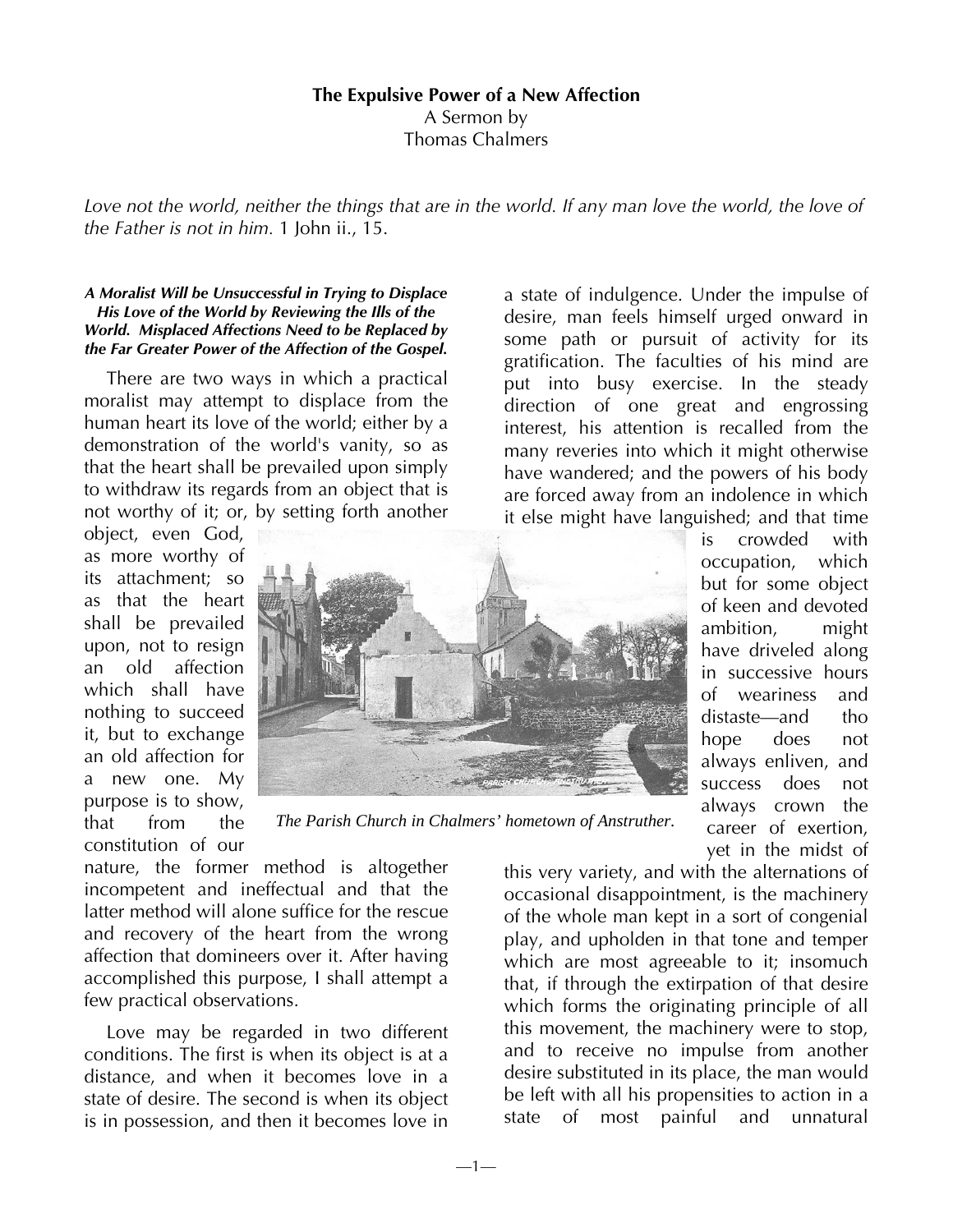abandonment. A sensitive being suffers, and is in violence, if, after having thoroughly rested from his fatigue, or been relieved from his pain, he continue in possession of powers without any excitement to these powers; if he possess a capacity of desire without having an object of desire; or if he have a spare energy upon his person, without a counterpart, and without a stimulus to call it into operation. The misery of such a condition is often realized by him who is retired from business, or who is retired from law, or who is even retired from the occupations of the chase, and of the gaming-table. Such is the demand of our nature for an object in pursuit, that no accumulation of previous success can extinguish it—and thus it is, that the most prosperous merchant, and the most victorious general, and the most fortunate



*Not far from St. Andrews, Chalmers' first church at Kilmany.* 

gamester, when the labor of their respective vocations has come to a close, are often found to languish in the midst of all their acquisitions, as if out of their kindred and rejoicing element. It is quite in vain, with such a constitutional appetite for employment in man, to attempt cutting away from him the spring or the principle of one employment, without providing him with another. The whole heart and habit will rise in resistance against such an undertaking.

The else unoccupied female, who spends the hours of every evening at some play of hazard, knows as well as you, that the pecuniary gain, or the honorable triumph of a successful contest, are altogether paltry. It is not such a demonstration of vanity as this that will force her away from her dear and delightful occupation. The habit can not so be displaced as to leave nothing but a negative and cheerless vacancy behind it tho it may be so supplanted as to be followed up by another habit of employment, to which the power of some new affection has constrained her. It is willingly suspended, for example, on any single evening, should the time that is wont to be allotted to gaming be required to be spent on the preparations of an approaching assembly.

# *A New Affection is More Successful in Replacing an Old Affection than Simply Trying to End it Without Supplanting it With Something Better*

The ascendant power of a second affection will do what no exposition, however forcible, of the folly and worthlessness of the first, ever could effectuate. And it is the same in the great world. You never will be able to arrest any of its leading pursuits by a naked demonstration of their vanity. It is quite in vain to think of stopping one of these pursuits in any way else but by stimulating to another. In attempting to bring a worthy man, intent and busied with the prosecution of his objects, to a dead stand, you have not merely to encounter the charm which he annexes to these objects, but you have to encounter the pleasure which he feels in the very prosecution of them. It is not enough, then, that you dissipate the charm by your moral and eloquent and affecting exposure of its illusiveness. You must address to the eye of his mind another object, with a charm powerful enough to dispossess the first of its influence, and to engage him in some other prosecution as full of interest and hope and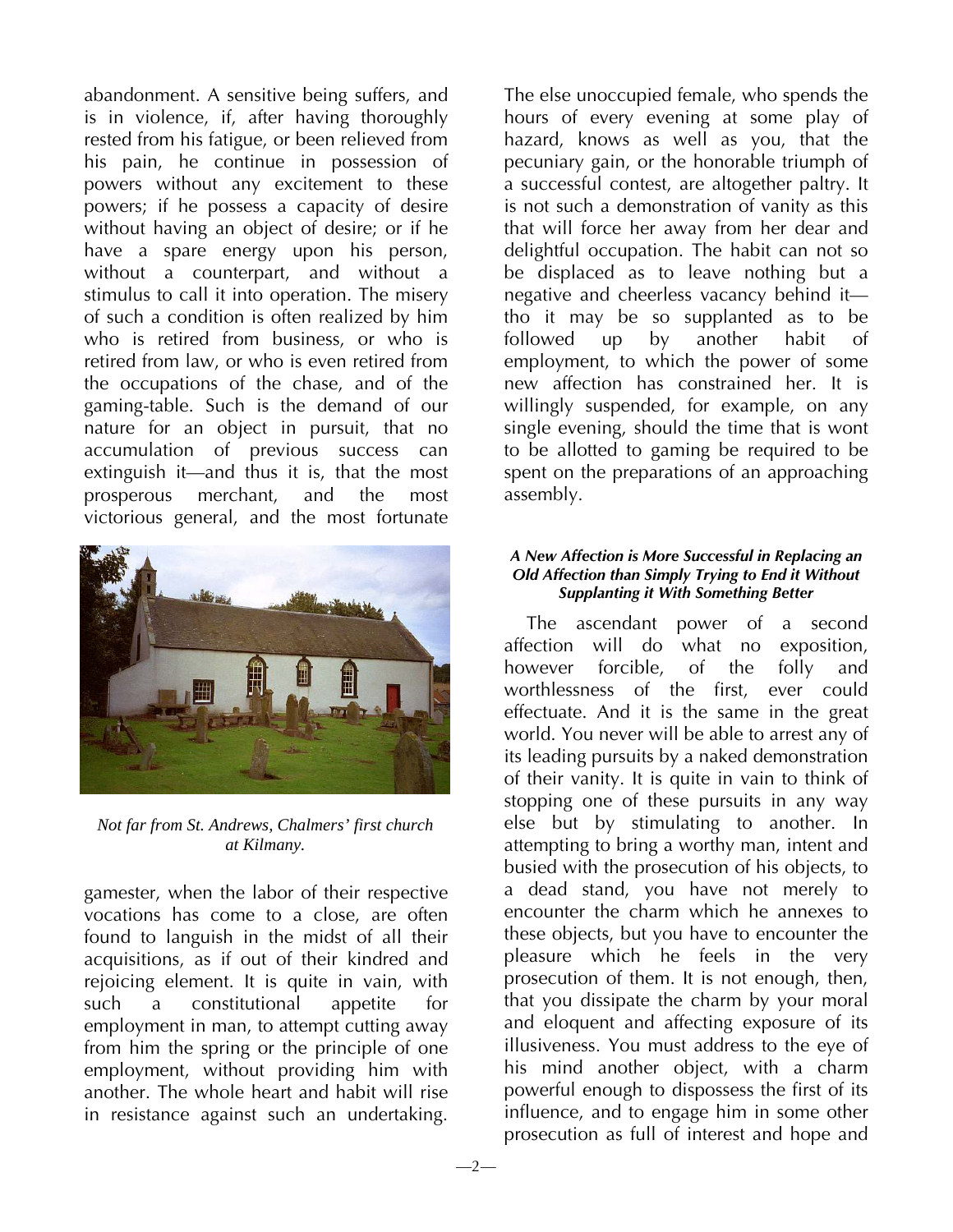congenial activity as the former. It is this which stamps an impotency on all moral and pathetic declamation about the insignificance of the world. A man will no more consent to the misery of being without an object, because that object is a trifle, or of being without a pursuit, because that pursuit terminates in some frivolous or fugitive acquirement, than he will voluntarily submit himself to the torture, because that torture is to be of short duration. If to be without

desire and without exertion altogether is a state of violence and discomfort, then the present desire, with its correspondent train of exertion,

But what can not be thus destroyed, may be dispossest—and one taste may be made to give way to another, and to lose its power entirely as the reigning affection of the mind.

 $-3-$ 

is not to be got rid of simply by destroying it. It must be by substituting another desire, and another line or habit of exertion in its place, and the most effectual way of withdrawing the mind from one object is not by turning it away upon desolate and unpeopled vacancy, but by presenting to its regards another object still more alluring.

These remarks apply not merely to love considered in its state of desire for an object not yet obtained. They apply also to love considered in its state of indulgence, or placid gratification, with an object already in possession. It is seldom that any of our tastes are made to disappear by a mere process of natural extinction. At least, it is very seldom that this is done through the instrumentality of reasoning. It may be done by excessive pampering, but it is almost never done by the mere force of mental determination. But what can not be thus destroyed, may be dispossest—and one taste may be made to give way to another, and to lose its power entirely as the reigning affection of the mind. It is thus that the boy ceases, at length, to be the slave of his appetite; but it is because a manlier taste has now brought it into

subordination, and that the youth ceases to idolize pleasure; but it is because the idol of wealth has become the stronger and gotten the ascendency, and that even the love of money ceases to have the mastery over the heart of many a thriving citizen; but it is because, drawn into the whirl of city politics, another affection has been wrought into his moral system, and he is now lorded over by the love of power. There is not one of these transformations in which the heart is left

> without an object. Its desire for one particular object may be conquered; but as to its desire for having some one object or other, this is unconquerable. Its

adhesion to that on which it has fastened the preference of its regards, can not willingly be overcome by the rending away of a simple separation. It can be done only by the application of something else, to which it may feel the adhesion of a still stronger and more powerful preference. Such is the grasping tendency of the human heart, that it must have a something to lay hold of—and which, if wrested away without the substitution of another something in its place, would leave a void and a vacancy as painful to the mind as hunger is to the natural system. It may be dispossest of one object, or of any, but it can not be desolated of all. Let there be a breathing and a



*The Chalmers Family*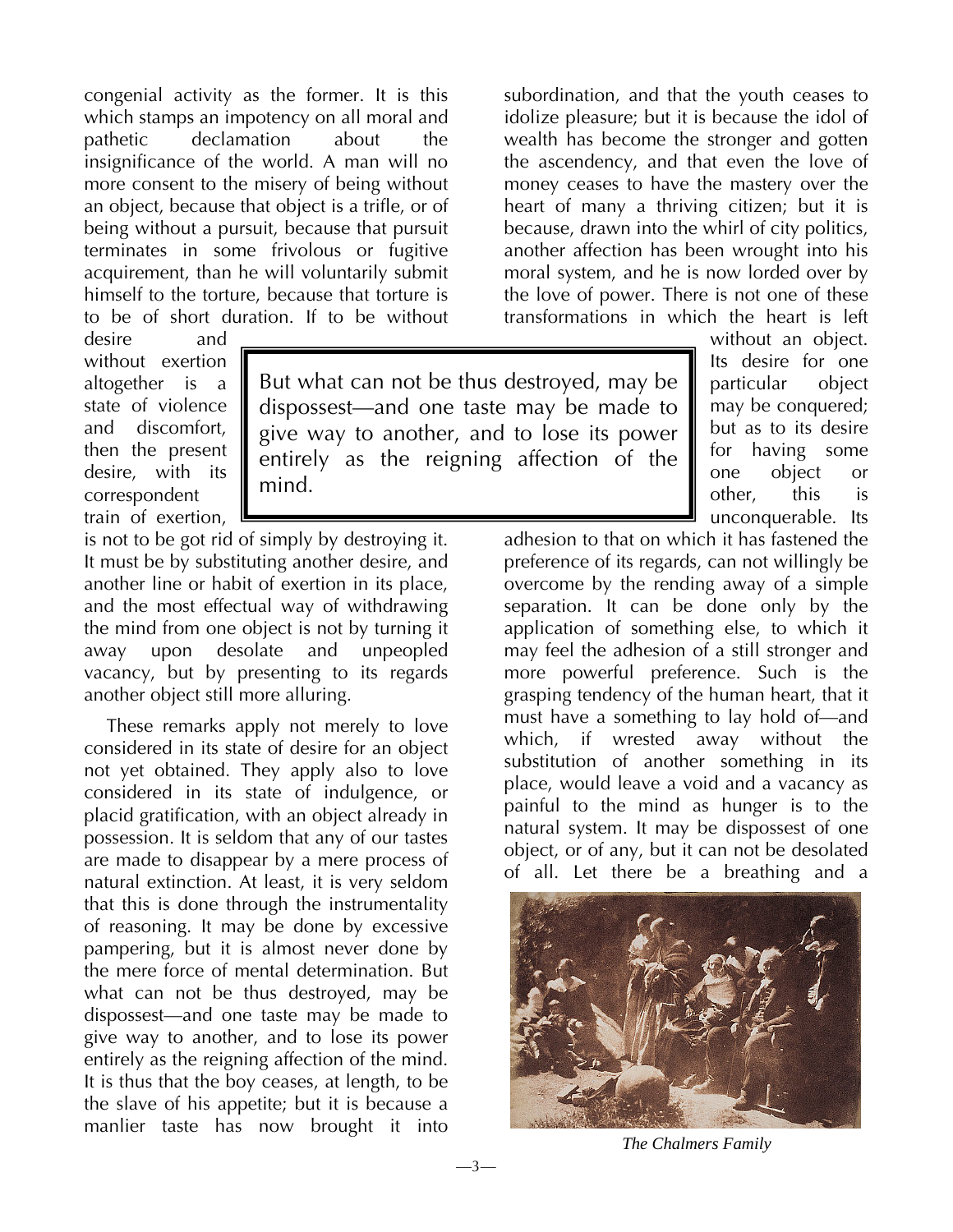sensitive heart, but without a liking and without affinity to any of the things that are around it, and in a state of cheerless abandonment, it would be alive to nothing but the burden of its own consciousness, and feel it to be intolerable. It would make no difference to its owner, whether he dwelt in the midst of a gay and a goodly world, or, placed afar beyond the outskirts of creation, he dwelt a solitary unit in dark and unpeopled nothingness. The heart must have something to cling to—and never, by its own voluntary consent, will it so denude itself of all its attachments that there shall not be one remaining object that can draw or solicit it.

### *The Overindulgence of Affections Produces Weariness of the World*

The misery of a heart thus bereft of all relish for that which is wont to minister enjoyment, is strikingly exemplified in those who, satiated with indulgence, have been so belabored, as it were, with the variety and the poignancy of the pleasurable sensations that they have experienced, that they are at length fatigued out of all capacity for sensation whatever. The disease of ennui is more frequent in the French metropolis,

where amusement is more exclusively the occupation of higher classes, than it is in the British metropolis, where the longings of the heart are more diversified by the resources of business and politics. There are the votaries of fashion, who, in this way, have at length become the victims of fashionable excess; in whom the very multitude of their enjoyments has at last extinguished their power of enjoyment; who, with the gratifications of art and

nature at command, now look upon all that is around them with an eye of tastelessness; who, plied with the delights of sense and of splendor even to weariness, and incapable of higher delights, have come to the end of all their perfection, and, like Solomon of old, found it to be vanity and vexation. The man whose heart has thus been turned into a desert can vouch for the insupportable languor which must ensue, when one affection is thus plucked away from the bosom, without another to replace it. It is not necessary that a man receive pain from anything, in order to become miserable. It is barely enough that he looks with distaste to everything, and in that asylum which is the repository of minds out of joint, and where the organ of feeling as well as the organ of intellect has been impaired, it is not in the cell of loud and frantic outcries where you will meet with the acme of mental suffering; but that is the individual who outpeers in wretchedness all his fellows, who throughout the whole expanse of nature and society meets not an object that has at all the power to detain or to interest him; who neither in earth beneath, nor in heaven above, knows of a single charm to which his heart can



*St. Andrews: the seedbed of Chalmers' discipleship ministry.*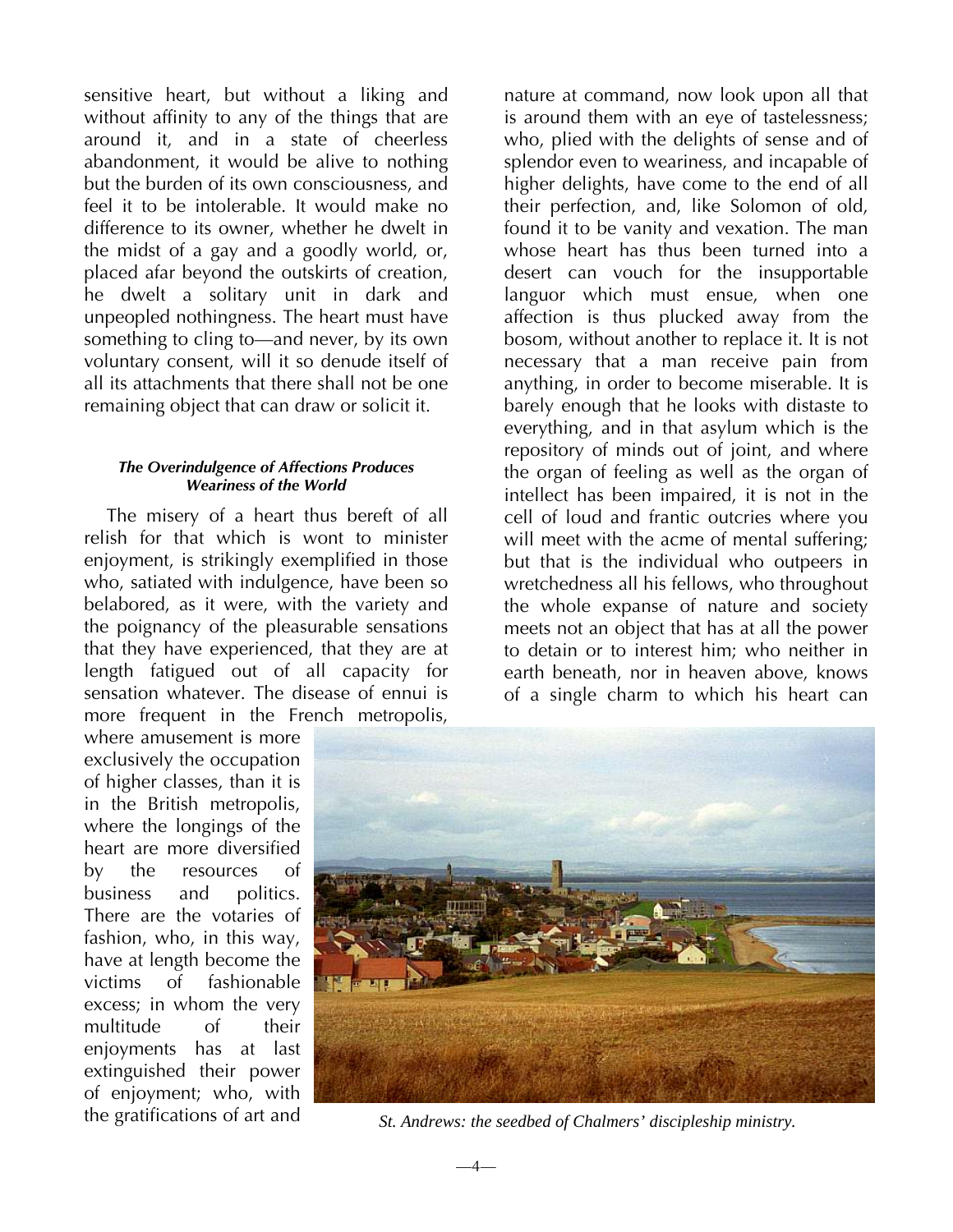send forth one desirous or responding movement; to whom the world, in his eye a vast and empty desolation, has left him nothing but his own consciousness to feed upon, dead to all that is without him, and alive to nothing but to the load of his own torpid and useless existence.

## *Even the Strongest Resolve is Not Enough to Dislodge an Affection by Leaving a Void*

It will now be seen, perhaps, why it is that the heart keeps by its present affections with so much tenacity when the attempt is to do them away by a mere process of extirpation. It will not consent to be so desolated. The strong man, whose dwelling-place is there, may be compelled to give way to another occupier, but unless another, stronger than he, has power to dispossess and to succeed him, he will keep his present lodgement inviolable. The heart would revolt against its own emptiness. It could not bear to be so left in a state of waste and cheerless insipidity. The moralist who tries such process of dispossession as this upon the heart is thwarted at every step by the recoil of its own mechanism. You have all heard that nature abhors a vacuum. Such, at least, is the nature of the heart, that thought the room which is in it may change one inmate for another, it can not be left void without pain of most intolerable suffering. It is not enough, then, to argue the folly of an existing affection. It is not enough, in the terms of forcible or an affecting demonstration, to make good the evanescence of its object. It may not even be enough to associate the threats and terrors of some coming vengeance with the indulgence of it. The heart may still resist every application, by obedience to which it would finally be conducted to a state so much at war with all its appetites as that of downright inanition. So to tear away an affection form the heart as to leave it bare and hopeless undertaking, and it would

appear as if the alone powerful engine of dispossession were to bring the mastery of another affection to bear upon it.

We know not a more sweeping interdict upon the affections of nature, than that which is delivered by the apostle in the verse before us. To bid a man into whom there is not yet entered the great and ascendant influence of the principle of regeneration, to bid him withdraw his love from all the things that are in the world, is to bid him give up all the affections that are in his heart. The world is the all of a natural man. He has not a taste, nor a desire, that points not to a something placed within the confines of its visible horizon. He loves nothing above it, and he



*New College Edinburgh were Chalmers taught from 1828-1843.* 

cares for nothing beyond it; and to bid him love not the world is to pass a sentence of expulsion on all the inmates of his bosom. To estimate the magnitude and the difficulty of such a surrender, let us only think that it were just as arduous to prevail on him not to love wealth, which is but one of the things in the world, as to prevail on him to set wilful fire to his own property. This he might do with sore and painful reluctance, if he saw that the salvation of his life hung upon it. But this he would do willingly if he saw that a new property of tenfold value was instantly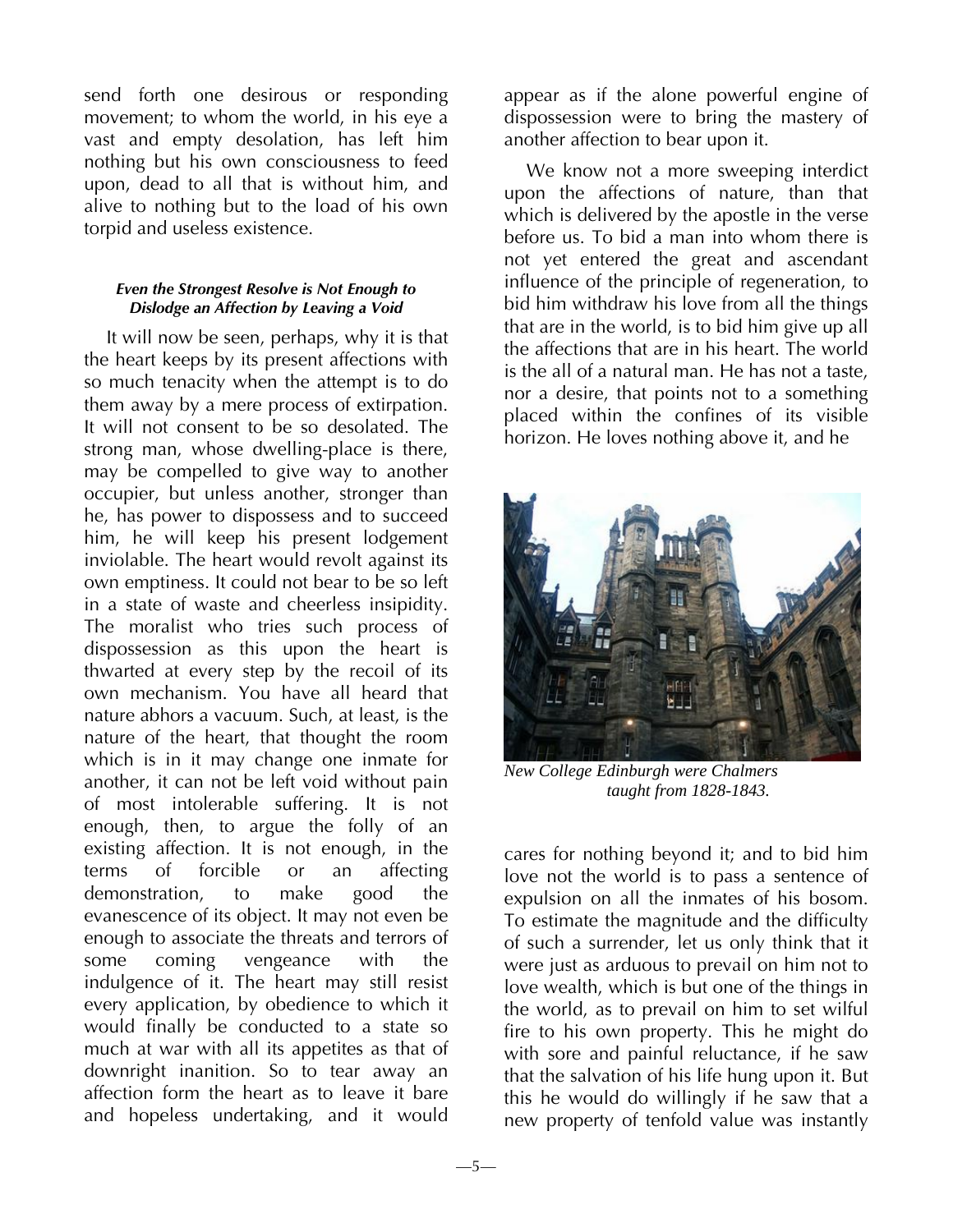to emerge from the wreck of the old one. In this case there is something more than the mere displacement of an affection. There is the overbearing of one affection by another. But to desolate his heart of all love for the things of the world without the substitution of any love in its place, were to him a process of as unnatural violence as to destroy all the things he has in the world, and give him nothing in their room. So if to love not the world be indispensable to one's Christianity, then the crucifixion of the old man is not too strong a term to mark that transition in his history, when all old things are done away, and all things are become new.

We hope that by this time you understand the impotency of a mere demonstration of this world's insignificance. Its sole practical effect, if it had any, would be to leave the heart in a state which to every heart is insupportable, and that is a mere state of nakedness and negation. You may remember the fond and unbroken tenacity with which your heart has often recurred to pursuits, over the utter frivolity of which it sighed and wept but yesterday. The arithmetic of your



short-lived days may on Sabbath make the clearest impression upon your understanding—and from his fancied bed of death may the preacher cause a voice to descend in rebuke and mockery on all the pursuits of earthliness—and as he pictures before you the fleeting generations of men, with the absorbing grave, whither all the joys and interests of the world hasten to their sure and speedy oblivion, may you, touched and solemnized by his argument, feel for a moment as if on the eve of a practical and permanent emancipation from the scene of so much vanity. But the morrow comes, and the business of the world, and the objects of the world, and the moving forces of the world come along with it—and the machinery of the heart, in virtue of which it must have something to grasp or something to adhere to, brings it under a kind of moral necessity to be actuated just as before—and in utter repulsion toward a state so unkindly as that of being frozen out both of delight and of desire, does it feel all the warmth and the urgency of its wonted solicitations—nor in the habit and history of the whole man can we detect so mush as one symptom of the new creature—so that the church, instead of being to him a school of obedience, has been a mere sauntering place for the luxury of a passing and theatrical emotion; and the preaching, which is mighty to compel the attendance of multitudes, which is mighty to still and solemnize the hearers into a kind of tragic sensibility, which is mighty in the play of variety and vigor that it can keep up around the imagination is not mighty to the pulling down of strongholds.

## *It is Not Enough to Understand the Worthlessness of the World; One Must Value the Worth of the Things of God*

The love of the world cannot be expunged by a mere demonstration of the world's worthlessness. But may it not be supplanted *Chalmers in the prime of his ministry.*<br>by the love of that which is more worthy

—6—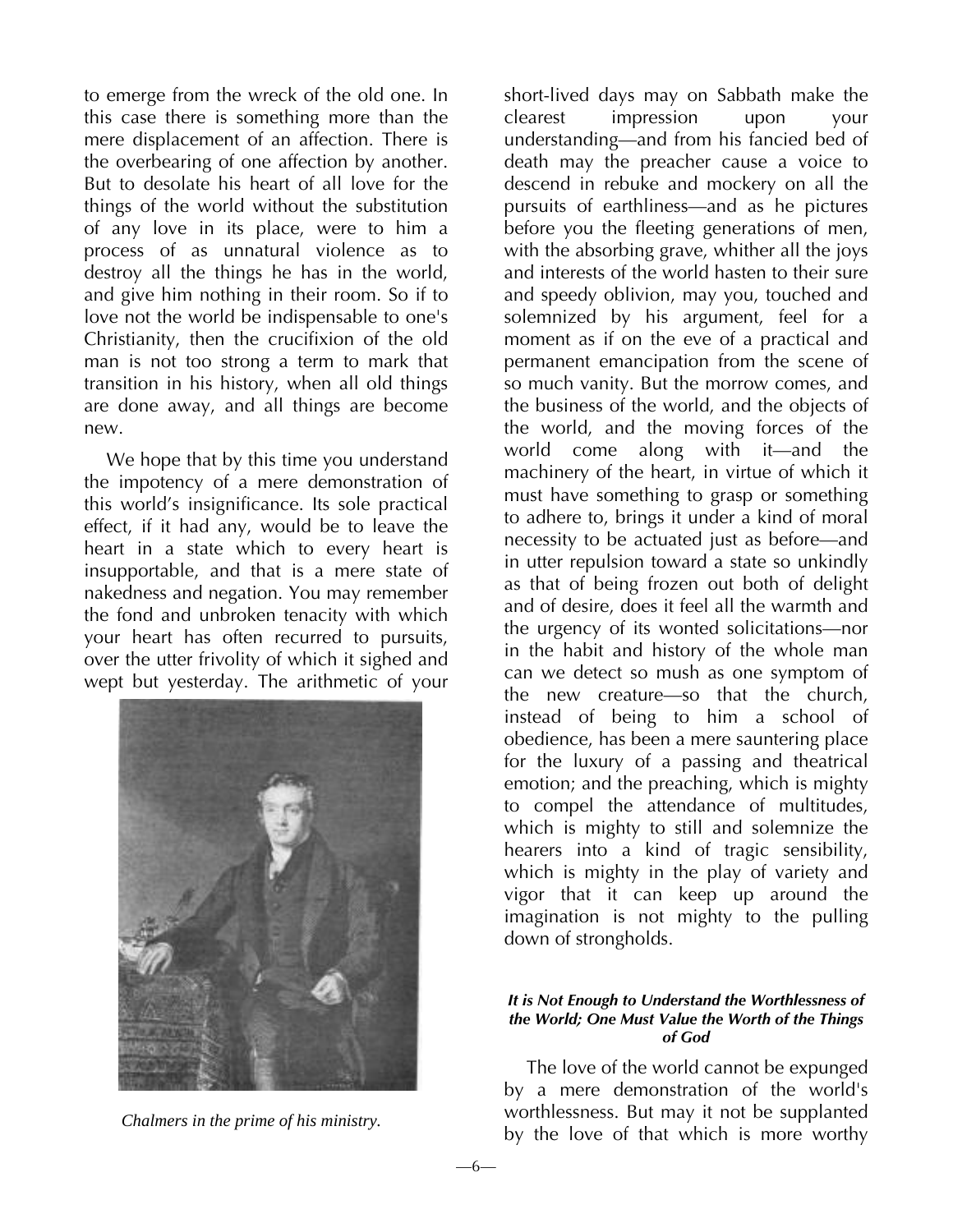than itself? The heart cannot be prevailed upon to part with the world, by a simple act of resignation. But may not the heart be prevailed upon to admit into its preference another, who shall subordinate the world, and bring it down from its wonted

…in the gospel do we so behold God as that we may love God. It is there, and there only, where God stands revealed as an object of confidence to sinners—and where our desire after Him is not chilled into apathy by that barrier of human guilt which intercepts every approach that is not made to Him through the appointed Mediator.

ascendency? If the throne which is placed there must have an occupier, and the tyrant that now reigns has occupied it wrongfully, he may not leave a bosom which would rather detain him than be left in desolation. But may he not give way to the lawful Sovereign, appearing with every charm that can secure His willing admittance, and taking unto Himself His great power to subdue the moral nature of man, and to reign over it? In a word, if the way to disengage the heart from the positive love of one great and ascendant object is to fasten it in positive love to another, then it is not by exposing the worthlessness of the former, but by addressing to the mental eye the worth and excellence of the latter, that all old things are to be done away, and all things are to become new.

To obliterate all our present affections by simply expunging them, so as to leave the seat of them unoccupied, would be to destroy the old character and to substitute no new character in its place. But when they take their departure upon the ingress of other visitors; when they resign their sway to the power and predominance of new affections;

when, abandoning the heart to solitude, they merely give place to a successor who turns it into as busy a residence of desire, and interest, and expectation as before, there is nothing in al this to thwart or to overbear any of the laws of our sentient nature, and we see now, in fullest accordance with the mechanism of the heart, a great moral revolution may be made to take place upon it.



*"Show me a people-going minister, and I will show you a church-going people."* 

## *The Love of God and the Love of the World are Irreconcilable*

This, we trust, will explain the operation of that charm which accompanies the effectual preaching of the gospel. The love of God, and the love of the world, are two affections, not merely in a state of rivalship, but in a state of enmity, and that so irreconcilable that they can not dwell together in the same bosom. We have already affirmed how impossible it were for the heart, by any innate elasticity of its own,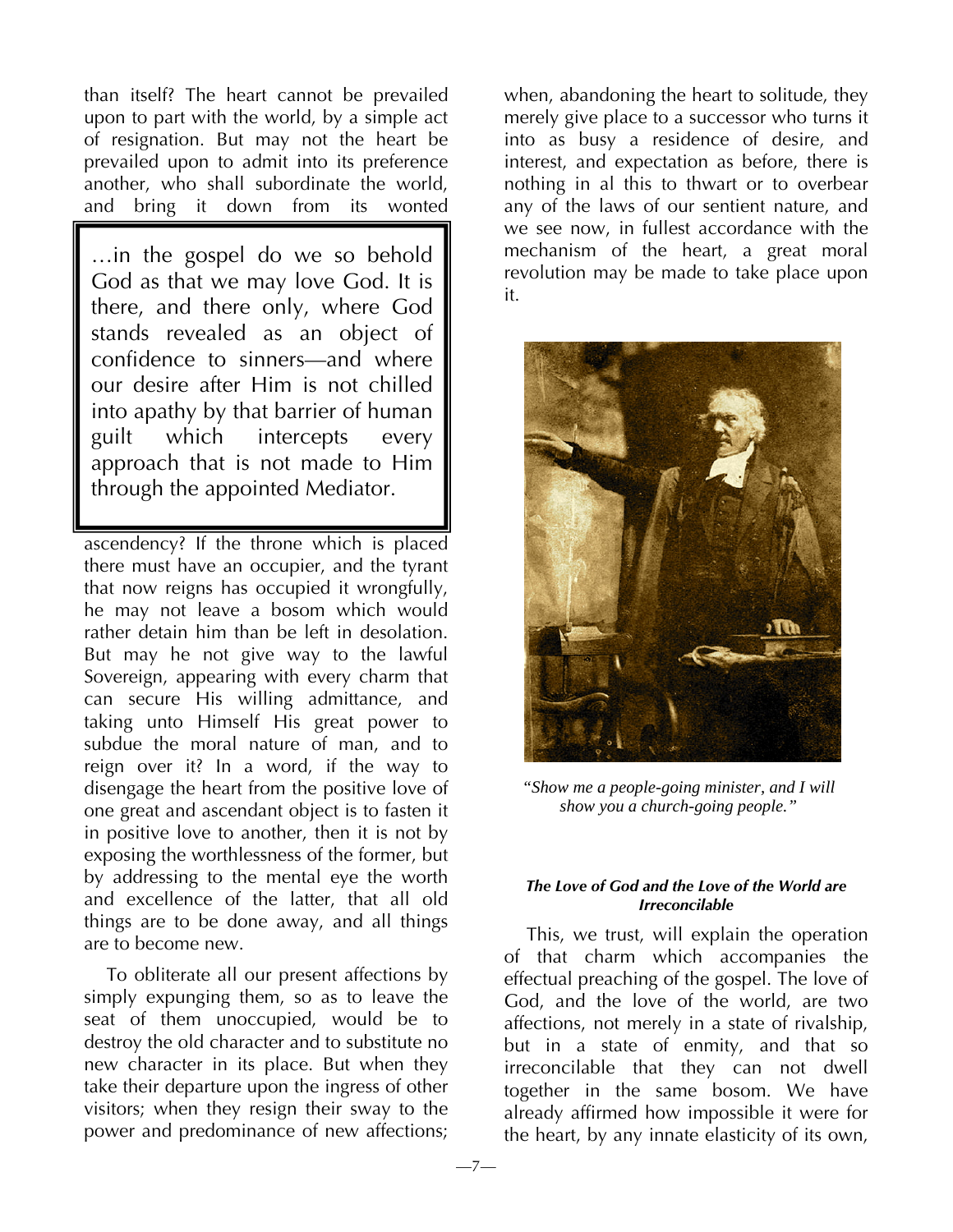to cast the world away from it, and thus reduce itself to a wilderness. The heart is not so constituted, and the only way to dispossess it of an old affection is by the expulsive power of a new one. Nothing can exceed the magnitude of the required change in a man's character—when bidden,

as he is in the New Testament, to love not the world; no, nor any of the things that are in the world—for this so comprehends all that is dear to him in existence as to be equivalent to a command of selfannihilation. But the same revelation which dictates so mighty an obedience places within our reach as mighty an instrument of obedience. It brings for admittance, to the very door of our heart, an affection which, once seated upon its



*Andrew Bonar: disciple, friend, and co-laborer for the kingdom.* 

throne, will either subordinate every previous inmate, or bid it away. Beside the world it places before the eye of the mind Him who made the world, and with this peculiarity, which is all its own—that in the gospel do we so behold God as that we may love God. It is there, and there only, where God stands revealed as an object of confidence to sinners—and where our desire after Him is not chilled into apathy by that barrier of human guilt which intercepts every approach that is not made to Him through the appointed Mediator. It is the bringing in of this better hope, whereby we draw nigh unto God—and to live without hope is to live without God, and if the heart be without God the world will then have all the ascendency. It is God apprehended by the believer as God in Christ who alone can

dispost it from this ascendency. It is when He stands dismantled of the terrors which belong to Him as an offended lawgiver, and when we are enabled by faith, which is His own gift, to see His glory in the face of Jesus Christ, and to hear His beseeching voice, as it protests good-will to men, and entreats the

> return of all who will to a full pardon, and a gracious acceptance—it is then that a love paramount to the love of the world, and at length expulsive of it, first arises in the regenerating bosom. It is when released from the spirit of bondage, with which love can not dwell, and when admitted into the number of God's children, through the faith that is in Christ Jesus, the spirit of adoption is poured upon upon us—it is then that the heart, brought under the mastery of one great

and predominant affection, is delivered from the tyranny of its former desires, and in the only way in which deliverance is possible. And that faith which is revealed to us from heaven, as indispensable to a sinner's justification in the sight of God, is also the instrument of the greatest of all moral and spiritual achievements on a nature dead to the influence, and beyond the reach of every other application.

#### *It is Far Easier to Point out the Faults of the World Than it is to Offer the Gospel*

Thus may we come to perceive what it is that makes the most effective kind of preaching. It is not enough to hold out to the world's eye the mirror of its own imperfections. It is not enough to come forth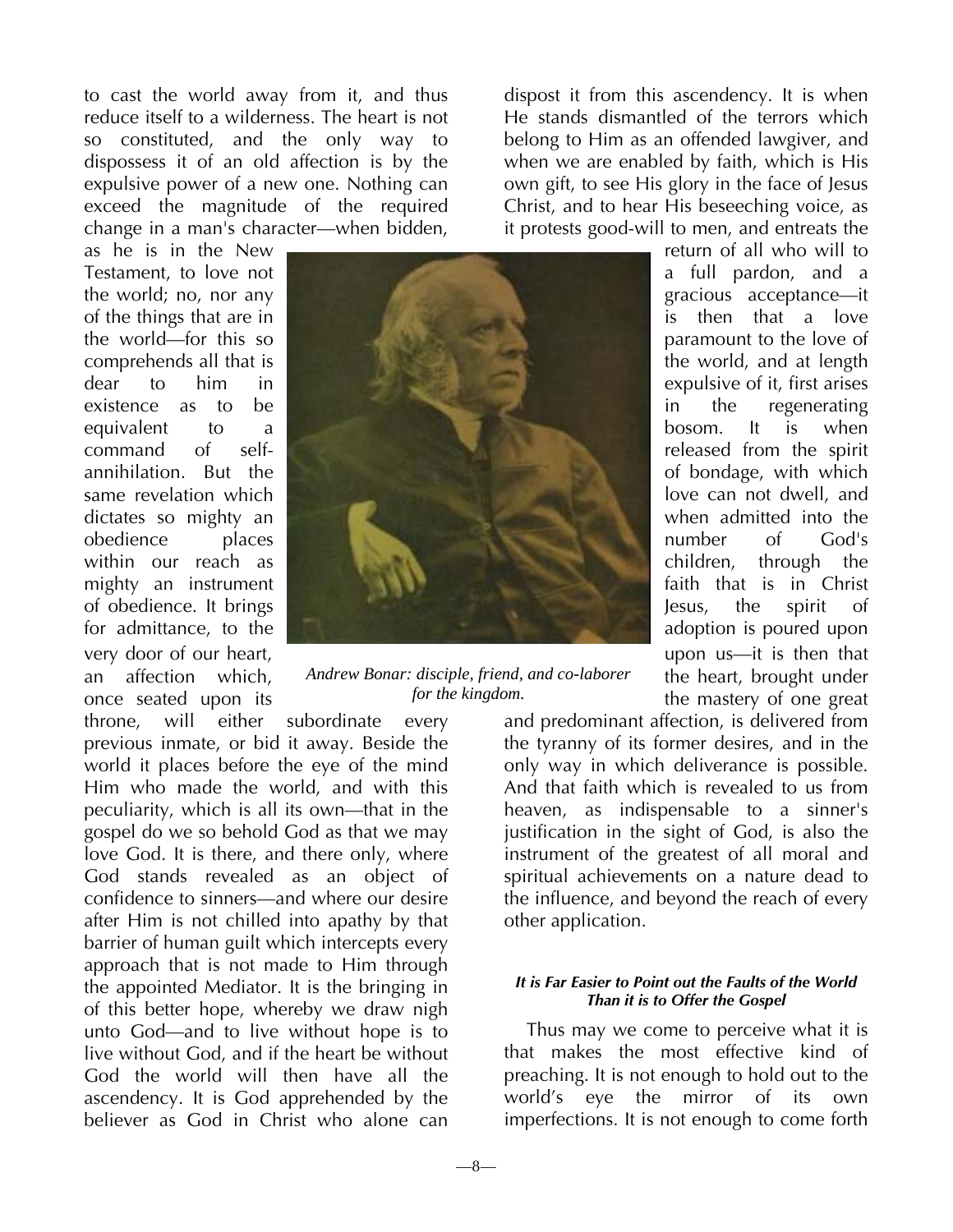with a demonstration, however pathetic, of the evanescent character of all its enjoyments. It is not enough to travel the walk of experience along with you, and speak to your own conscience, and your own recollection of the deceitfulness of the heart, and the deceitfulness of all that the heart is set upon. There is many a bearer of the Gospel message who has not shrewdness or natural discernment enough, and who has not the talent of moral delineation enough, to present you with a vivid and faithful sketch of the existing follies of society. But that very corruption which he has not the faculty of representing in its visible details, he may practically be the instrument of eradicating in its principle. Let him be but a faithful expounder of the Gospel testimony. Unable as he may be to apply a descriptive hand to the character of the present world, let him but report with accuracy the matter which revelation has brought to him from a distant world—unskilled as he is in the work of so anatomizing the heart, as with the power of a novelist have thrown the wantonness of their derision. He may not be able, with the eye of shrewd and santirical observation, to expose to the ready recognition of his hearers the desires of worldliness, but with the tidings of the Gospel in commission, he may wield the only engine that can extirpate them. He cannot do what some have done, when, as if by the hand of a magician, they have brought out to view, from the hidden recesses of our nature, the foibles and lurking appetites which belong to it. But he has a truth in his possession, which into whatever heart it enters will, like the rod of Aaron, swallow up them all; and unqualified as he may be to describe the old man in all the nicer shading of his natural and constitutional varieties, with him is deposited that ascendant influence under which the leading tastes and tendencies of the old man are destroyed, and he becomes a new creature in Jesus Christ our Lord.



*Anne Chalmers Hanna, daughter of Dr. and Mrs. Thomas Chalmers, and the wife of Chalmers' biographer, William Hanna.* 

Let us not cease then to ply the only instrument of powerful and positive operation, to do away from you the love of the world. Let us try every legitimate method of finding access to your hearts for the love of Him who is greater than the world. For this purpose let us, if possible, clear away that shroud of unbelief which so hides and darkens the face of Deity. Let us insist on His claims to your affection; and whether in the shape of gratitude, or in the shape of esteem, let us never cease to affirm that in the whole of that wondrous economy, the purpose of which is to reclaim a sinful world unto Himself, He, the God of love, so sets Himself forth in characters of endearment that naught but faith, and naught but understanding are wanting, on your part, to call forth the love of your hearts back again.

And here let me advert to the incredulity of a worldly man when he brings his own sound and secular experience to bear upon the high doctrines of Christianity, when he

—9—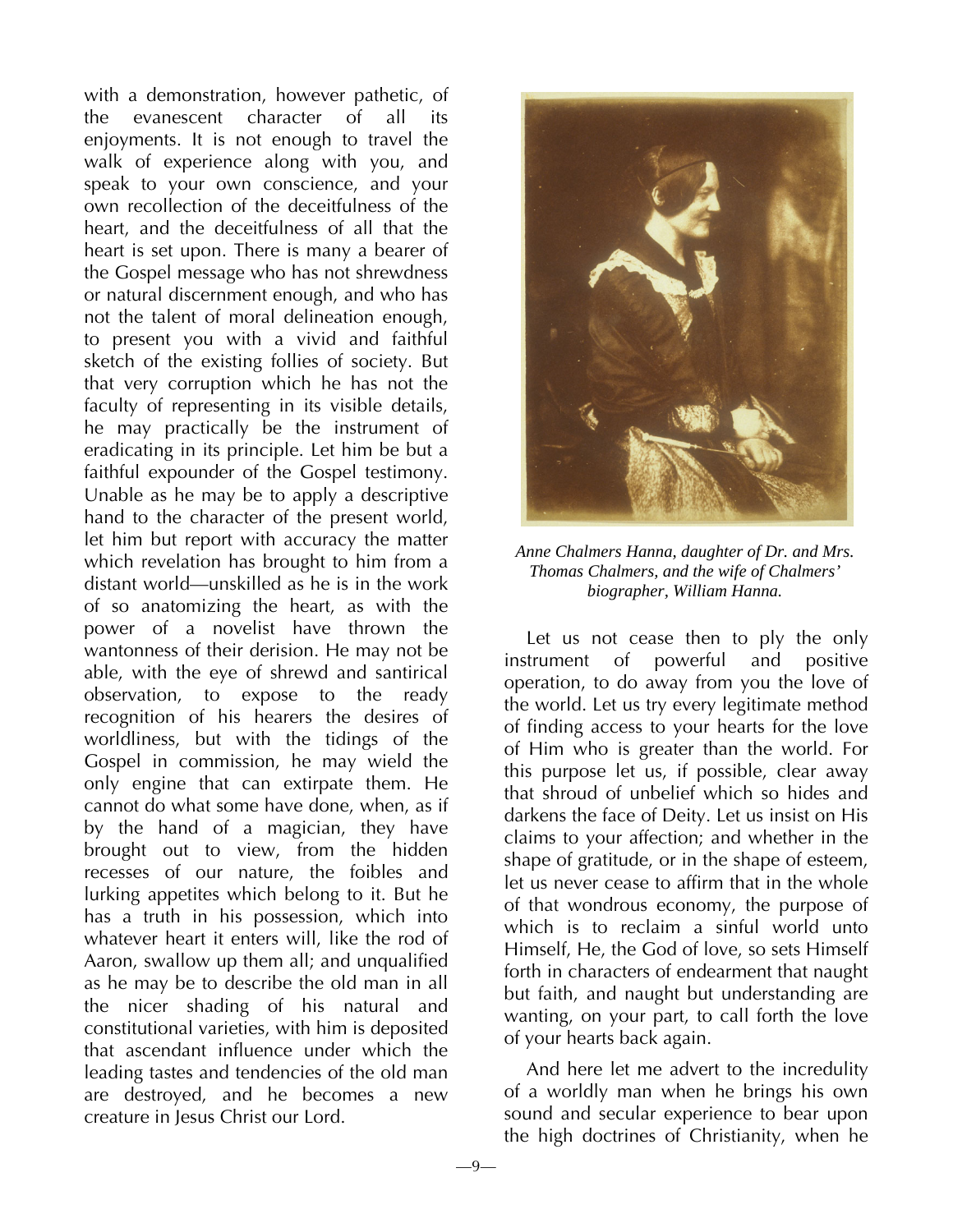looks on regeneration as a thing impossible, when, feeling, as he does, the obstinacies of his own heart on the side of things present, and casting an intelligent eye, much exercised perhaps in the observation of human life, on the equal obstinacies of all who are around him, he pronounces, this whole matter about the crucifixion of the old man, and the resurrection of a new man in his place, to be in downright opposition to all that is known and witnessed of the real nature of humanity. We think that we have seen such men, who, firmly trenched in their own vigorous and home-bred sagacity, and shrewdly regardful of all that passes before them through the week, and upon the scenes of ordinary business, look on that transition of the heart by which it gradually dies unto time, and awakens in all the life of a new-felt and ever-growing desire toward God, as a mere Sabbath speculation; and who thus, with all their attention engrossed upon the concerns of earthliness, continue unmoved, to the end of their clays, among the feelings, and the appetites, and the pursuits of earthliness. If the thought of death, and another state of being after it, comes across them at all, it is not with a change so radical as that of being born again that they ever connect the idea of preparation. They have some vague conception of its being quite enough that they acquit themselves in some decent and tolerable way of their relative obligations; and that, upon the strength of some such social and domestic moralities as are often realized by him in whose heart the love of God has never entered, they will be transplanted in safety from this world, where God is the Being with whom, it may almost be said that, they have had nothing to do, to that world where God is the Being with whom they will have mainly and immediately to do throughout all eternity. They will admit all that is said of the utter vanity of time, when taken up with as a resting-place. But they resist every application made upon the heart of man,

with the view of so shifting its tendencies that it shall not henceforth find in the interests of time all its rest and all its refreshment. They, in fact, regard such an attempt as an enterprise that is altogether aerial—and with a tone of secular wisdom, caught from the familiarities of every day of experience, do they see a visionary character in all that is said of setting our affections on the things that are above; and of walking by faith; and of keeping our hearts in such a love of God as shall shut out from them the love of the world; and of having no confidence in the flesh; and of so renouncing earthly things as to have our conversation in heaven.

# *The Gospel is Foolishness to Those Who View it Through Mortal Eyes and Reason*

Now, it is altogether worthy of being remarked of those men who thus disrelish spiritual Christianity, and, in fact, deem it an impracticable acquirement, how much of a piece their incredulity about the demands of Christianity, and their incredulity about the doctrines of Christianity, are with one another. No wonder that they feel the work of the New Testament to be beyond their strength, so long as they hold the words of



*Robert Murray M'Cheyne: another of Chalmers' spiritual sons.* 

the New Testament to be beneath their attention. Neither they nor anyone else can dispossess the heart of an old affection, but by the impulsive power of a new one—and, if that new affection be the love of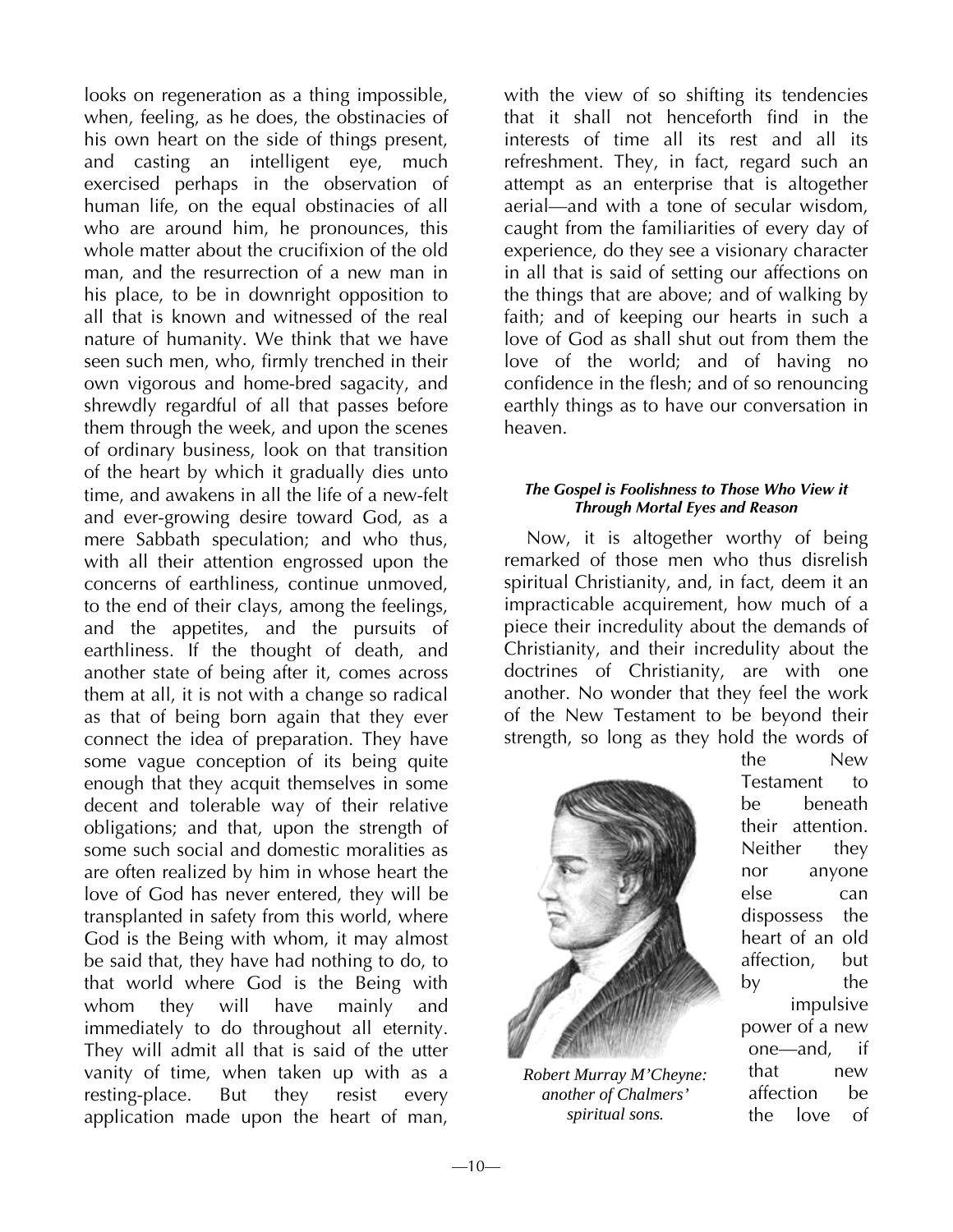God, neither they nor anyone else can be made to entertain it, but on such a representation of the Deity as shall draw the heart of the sinner toward Him. Now it is just their belief which screens from the discernment of their minds this representation. They do not see the love of God in sending His Son into the world. They do not see the expression of His tenderness to men, in sparing Him not, but giving Him up unto the death for us all. They do not see the sufficiency of the atonement, or of the sufferings that were endured by Him who bore the burden that sinners should have borne. They do not see the blended holiness and compassion of the Godhead, in that He

passed by the transgressions of His creatures, yet could not pass them by without an expiation. It is a mystery to them how a man should pass to the state of godliness from a state of nature—but had they only a believing view of God manifest in the flesh, this would resolve for them the whole mystery of godliness. As it is, they

can not get quit of their old affections, because they are out of sight from all those truths which have influence to raise a new one. They are like the children of Israel in the land of Egypt, when required to make bricks without straw they cannot love God, while they want the only food which can aliment this affection in a sinner's bosom and however great their errors may be, both in resisting the demands of the gospel as impracticable, and in rejecting the doctrines of the gospel as inadmissible, yet there is not a spiritual man (and it is the prerogative of him who is spiritual to judge all men) who will not perceive that there is a consistency in these errors.

We know of no other way by which to keep the love of the world out of our heart than to keep in our hearts the love of God—and no other way by which to keep our hearts in the love of God, than by building ourselves on our most holy faith.

# *The Truth of the Gospel Makes the Demands of the Gospel Our Heart's Desire*

But if there be a consistency in the errors, in like manner, is there a consistency in the truths which are opposite to them? The man who believes in the peculiar doctrines will readily bow to the peculiar demands of Christianity. When he is told to love God supremely, this may startle another, but it will not startle him to whom God has been revealed in peace, and in pardon, and in all the freeness of an offered reconciliation. When told to shut out the world from his heart, this may be impossible with him who has nothing to replace it—but not impossible with him who has found in God a sure and

> satisfying portion. When told to withdraw his affections from the things that are beneath, this were laying an order of self-extinction upon the man, who knows not another quarter in the whole sphere of his contemplation to which he could transfer them, but it were not grievous to him whose view had been opened to the

loveliness and glory of the things that are above, and can there find, for every feeling of his soul, a most ample and delighted occupation. When told to look not to the things that are seen and temporal, this were blotting out the light of all that is visible from the prospect of him in whose eye there is a wall of partition between guilty nature and the joys of eternity—but he who believes that Christ has broken down this wall finds a gathering radiance upon his soul, as he looks onward in faith to the things that are unseen and eternal. Tell a man to be holy—and how can he compass such a performance, when his fellowship with holiness is a fellowship of despair? It is the atonement of the cross reconciling the holiness of the lawgiver with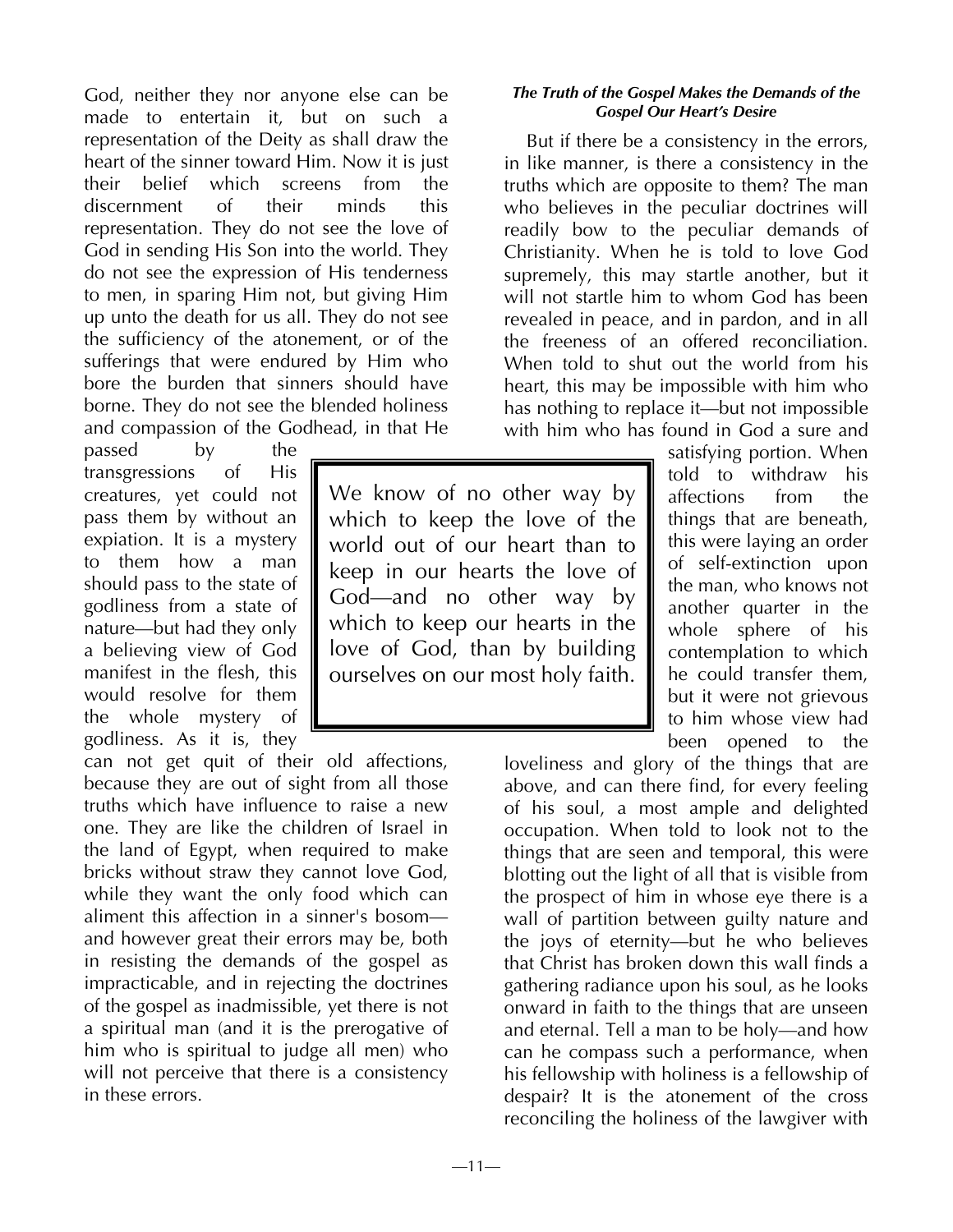the safety of the offender, that hath opened the way for a sanctifying influence into the sinner's heart, and he can take a kindred impression from the character of God now brought nigh, and now at peace with him. Separate the demand from the doctrine, and you have either a system of righteousness that is impracticable, or a barren orthodoxy. Bring the demand and the doctrine together, and the true disciple of Christ is able to do the one, through the other strengthening him. The motive is adequate to the movement; and the bidden obedience to the gospel is not beyond the measure of his strength, just because the doctrine of the gospel is not beyond the measure of his acceptance. The shield of faith, and the hope of salvation, and the Word of God, and the girdle of truth, these are the armor that he has put on; and with these the battle is won, and the eminence is reached, and the man stands on the vantage ground of a new field and a new prospect. The effect is great, but the cause is equal to it, and stupendous as this moral resurrection to the precepts of Christianity undoubtedly is, there is an element of strength enough to give it being and continuance in the principles of Christianity.

#### *The Application of the Gospel is Surest Means of Suitability For the Gospel*

The object of the gospel is both to pacify the sinner's conscience and to purify his heart; and it is of importance to observe, that what mars the one of these objects mars the other also. The best way of casting out an impure affection is to admit a pure one; and by the love of what is good to expel the love of what is evil. Thus it is, that the freer gospel, the more sanctifying is the gospel; and the more it is received as a doctrine of grace, the more will it be felt as a doctrine according to godliness. This is one of the secrets of the Christian life, that the more a man holds of God as a pensioner, the greater is the payment of service that He renders back again. On the venture of "Do this and

live," a spirit of fearfulness is sure to enter; and the jealousies of a legal bargain chase away all confidence from the intercourse between God and man; and the creature striving to be square and even with his creator is, in fact, pursuing all the while his own selfishness instead of God's glory; and with all the conformities which he labors to accomplish, the soul of obedience is not there, the mind is not subject to the law of God, nor indeed under such an economy ever can be. It is only when, as in the gospel, acceptance is bestowed as a present, without money and without price, that the security



*Even in later years he still maintained the charisma and fervor of his youth.* 

which man feels in God is placed beyond the reach of disturbance, or that he can repose in Him as one friend reposes in another; or that any liberal and generous understanding can be established betwixt them, the one party rejoicing over the other to do him good, the other finding that the truest gladness of his heart lies in the impulse of a gratitude by which it is awakened to the charms of a new moral existence. Salvation by grace—salvation by free grace—salvation not of works, but according to the mercy of God, salvation on such a footing is not more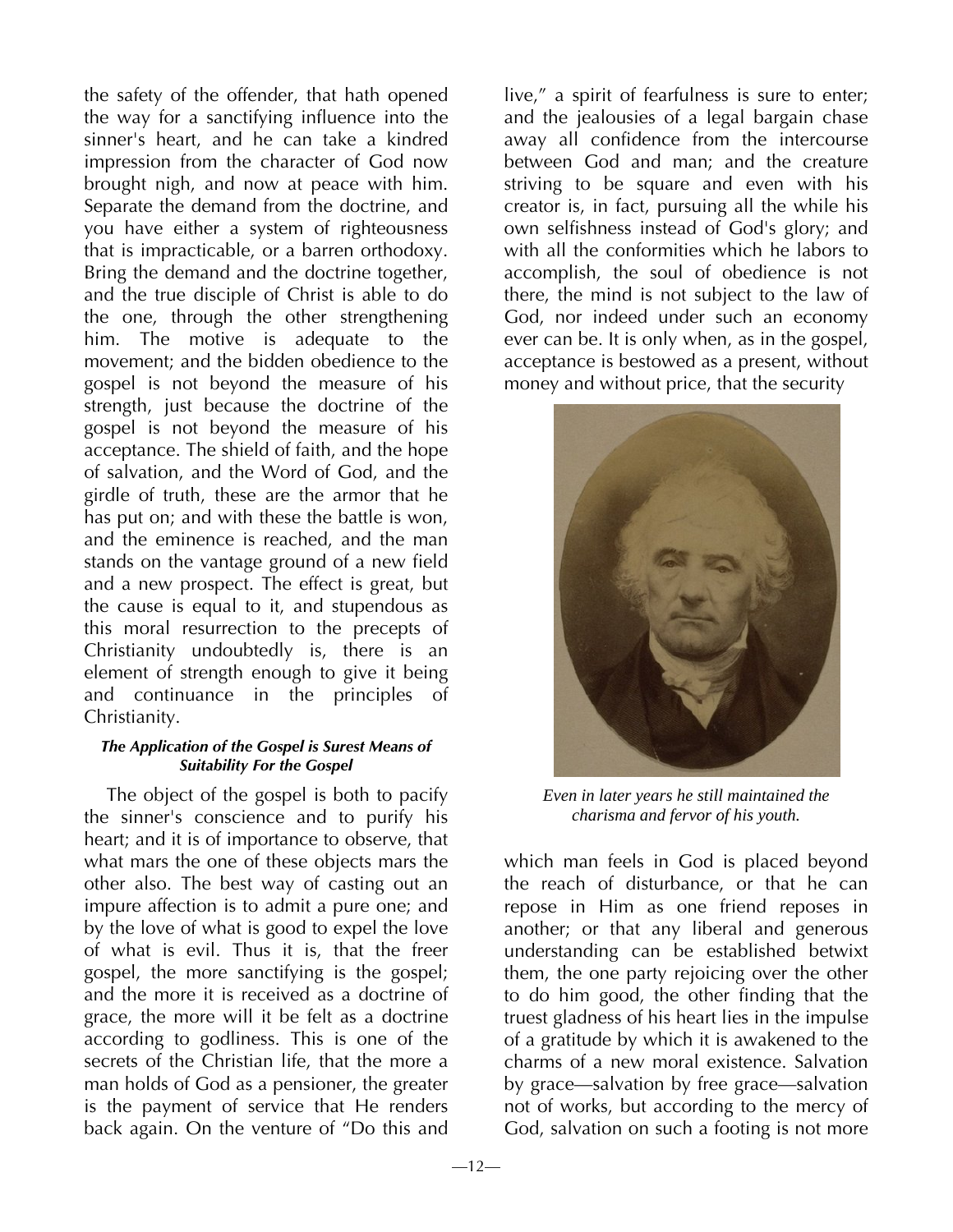indispensable to the deliverance of our persons from the hand of justice than it is to the deliverance of our hearts from the chill and the weight of ungodliness. Retain a single shred or fragment of legality with the gospel, and you raise a topic of distrust between man and God. You take away from the power of the gospel to melt and to conciliate. For this purpose the freer it is the better it is. That very peculiarity which so many dread as the germ of Antinomianism, is, in fact, the germ of a new spirit and a new inclination against it. Along with the lights of a free gospel does there enter the love of the gospel, which, in proportion as you impair the freeness, you are sure to chase away. And never does the sinner find within himself so mighty a moral transformation as when, under the belief that he is saved by grace, he feels constrained thereby to offer his heart a devoted thing, and to deny ungodliness.



*Always a shepherd, ever intentional, Chalmers was passionate about ministering to the body, mind, and soul of his flock.* 

To do any work in the best manner, you would make use of the fittest tools for it. And we trust that what has been said may serve in some degree for the practical guidance of those who would like to reach the great moral achievement of our text, but feel that the tendencies and desires of nature are too strong for them. We know of no other way by which to keep the love of the world out of our heart than to keep in our hearts the love of God—and no other way by which to keep our hearts in the love of God, than by building ourselves on our most holy faith. That denial of the world which is not possible to him that dissents from the gospel testimony, is possible, even as all things are possible, to him that believeth. To try this without faith is to work without the right tool or the right instrument. But faith worketh by love; and the way of expelling from the heart the love that transgresseth the law is to admit into its receptacles the love which fulfilleth the law.

Conceive a man to be standing on the margin of this green world, and that, when he looked toward it, he saw abundance smiling upon every field, and all the blessings which earth can afford scattered in profusion throughout every family, and the light of the sun sweetly resting upon all the pleasant habitations, and the joys of human companionship brightening many a happy circle of society; conceive this to be the general character of the scene upon one side of his contemplation, and that on the other, beyond the verge of the goodly planet on which he was situated, he could descry nothing but a dark and fathomless unknown. Think you that he would bid a voluntary adieu to all the brightness and all the beauty that were before him upon earth, and commit himself to the frightful solitude away from it? Would he leave its peopled dwelling places, and become a solitary wanderer through the fields of nonentity? If space offered him nothing but a wilderness, would